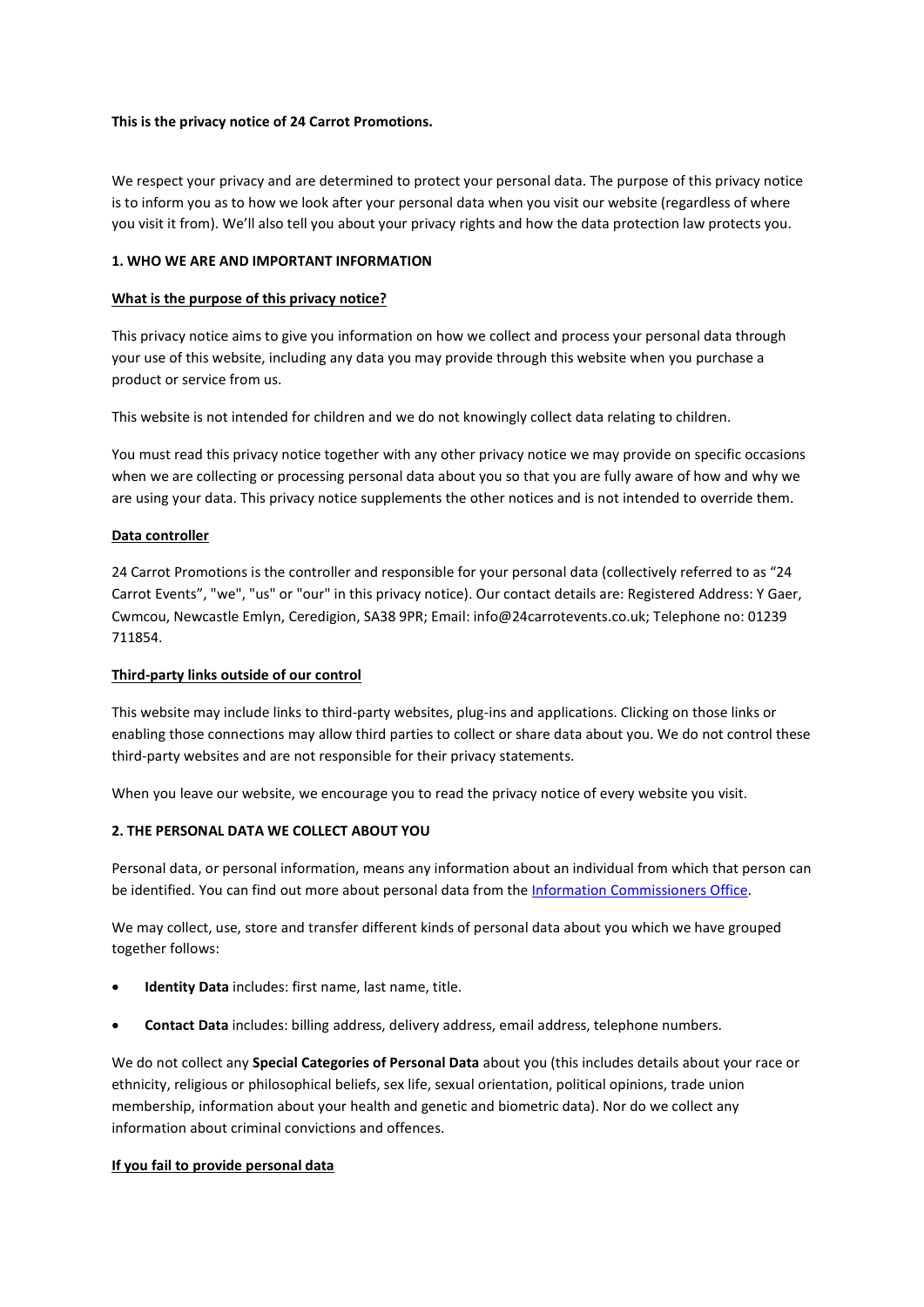Where we need to collect your personal data by law, or under the terms of a contract we have with you and you fail to provide that data when requested, we may not be able to perform the contract we have or are trying to enter into with you (for example, to provide you with goods or services). In this case, we may have to cancel a product or service you have with us but we will notify you if this is the case at the time.

# 3. HOW WE COLLECT YOUR PERSONAL DATA

We use different methods to collect data from and about you including through:

- Directly. You may give us your Identity and Contact Details by corresponding with us by post, phone, email or otherwise. This includes personal data you provide when you:
	- Apply for our services.
- Third parties or publicly available sources. We may receive personal data about you from various third parties [and public sources] as set out below:
	- Online Directory enquiries.
	- Regional Wedding Fairs.

### 4. HOW WE USE YOUR PERSONAL DATA

We will only use your personal data when the law allows us to. Most commonly, we will use your personal data in the following circumstances:

- Performance of Contract this means processing your data where it is necessary for the performance of a contract to which you are a party or to take steps at your request before entering into such a contract.
- Legitimate Interest this means the interest of our business in conducting and managing our business to enable us to give you the best service/product and the most secure experience. We make sure we consider and balance any potential impact on you (both positive and negative) and your rights before we process your personal data for our legitimate interests. We do not use your personal data for activities where our interests are overridden by the impact on you (unless we have your consent or are otherwise required or permitted to by law). You can obtain further information about how we assess our legitimate interests against any potential impact on you in respect of specific activities by emailing us at: info@24carrotevents.co.uk
- Comply with a legal or regulatory obligation this means processing your personal data where it is necessary for compliance with a legal or regulatory obligation that we are subject to.

# PURPOSES FOR WHICH WE WILL USE YOUR PERSONAL DATA

We have set out below, in a table format, a description of all the ways we plan to use your personal data, with the legal bases we rely on to do so.

Note that we may process your personal data for more than one lawful ground depending on the specific purpose for which we are using your data. Please contact us on 01239 711854 or at: info@24carrotevents.co.uk if you need details about the specific legal ground we are relying on to process your personal data where more than one ground has been set out in the table below.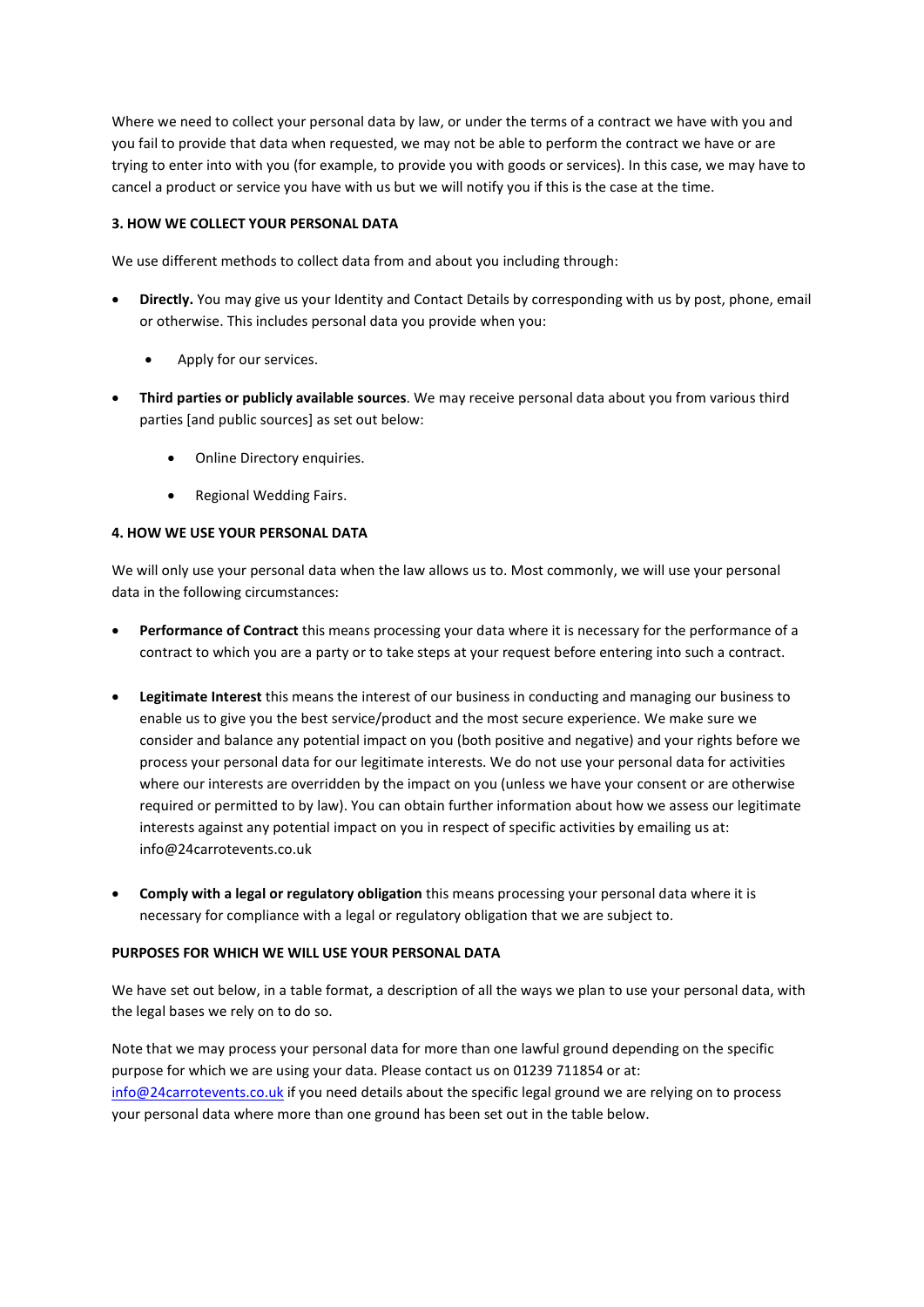| <b>Purpose/Activity</b>                                                                                                                                                                       | Type of data                                                                      | Lawful basis for processing including basis<br>of legitimate interest                                                                                                                                                                                                                                       |
|-----------------------------------------------------------------------------------------------------------------------------------------------------------------------------------------------|-----------------------------------------------------------------------------------|-------------------------------------------------------------------------------------------------------------------------------------------------------------------------------------------------------------------------------------------------------------------------------------------------------------|
| To register you as a new customer                                                                                                                                                             | (a) Identity<br>(b) Contact                                                       | Performance of a contract with you                                                                                                                                                                                                                                                                          |
| To manage our relationship with<br>you which will include:<br>Notifying you about changes to<br>(a)<br>our terms or privacy policy<br>(b) Asking you to leave a review or<br>to take a survey | (a) Identity<br>(b) Contact<br>(c) Profile<br>(d) Marketing and<br>Communications | (a) Performance of a contract with you<br>(b) Necessary to comply with a legal<br>obligation<br>(c) Necessary for our legitimate interests (to<br>keep our records updated and to study how<br>customers use our products/services)                                                                         |
| To administer and protect our<br>business and this website (including<br>troubleshooting, data analysis,<br>testing, system maintenance,<br>support, reporting and hosting of<br>data)        | (a) Identity<br>(b) Contact<br>(c) Technical                                      | (a) Necessary for our legitimate interests<br>(for running our business, provision of<br>administration and IT services, network<br>security, to prevent fraud and in the context<br>of a business reorganisation or group<br>restructuring exercise)<br>(b) Necessary to comply with a legal<br>obligation |

# **Marketing**

We strive to provide you with choices regarding certain personal data uses, particularly around marketing and advertising.

# Third-party marketing

We do not share any personal data with third-party marketing companies.

#### Web browser cookies

Our Site may use "cookies" to enhance User experience. User's web browser places cookies on their hard drive for record-keeping purposes and sometimes to track information about them. User may choose to set their web browser to refuse cookies, or to alert you when cookies are being sent. If they do so, note that some parts of the Site may not function properly.

### Change of purpose

We will only use your personal data for the purposes for which we collected it, unless we reasonably consider that we need to use it for another reason and that reason is compatible with the original purpose. If you wish to get an explanation as to how the processing for the new purpose is compatible with the original purpose, please contact us on 01239 711854 or at: info@24carrotevents.co.uk.

If we need to use your personal data for an unrelated purpose, we will notify you and we will explain the legal basis which allows us to do so.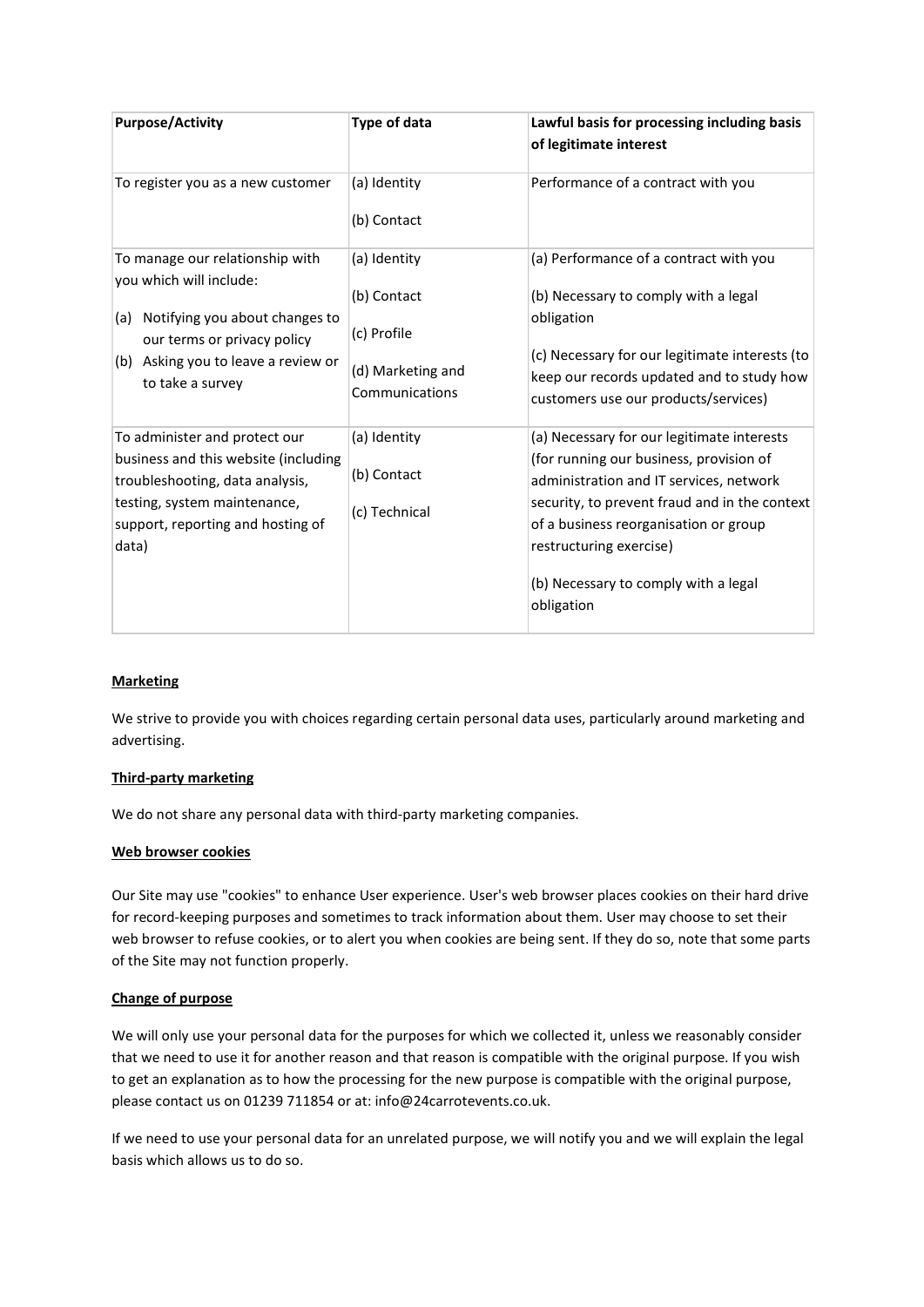Please note that we may process your personal data without your knowledge or consent, in compliance with the above rules, where this is required or permitted by law.

### 5. WHO WE SHARE YOUR PERSONAL DATA WITH

We may have to share your personal data with the parties set out below for the purposes set out in the table in paragraph 4 above.

- External Third Parties Services, such as:
	- Providers based in the UK who provide IT and system administration services.
	- Professional advisers including lawyers, bankers and insurers based in the UK who provide consultancy, banking, legal, insurance and accounting services.
	- HM Revenue & Customs, regulators and other authorities based in the UK who require reporting of processing activities in certain circumstances.
- Third parties to whom we may choose to sell, transfer, or merge parts of our business or our assets. Alternatively, we may seek to acquire other businesses or merge with them. If a change happens to our business, then the new owners may use your personal data in the same way as set out in this privacy notice.

We require all third parties to respect the security of your personal data and to treat it in accordance with the law. We do not allow our third-party service providers to use your personal data for their own purposes and only permit them to process your personal data for specified purposes and in accordance with our instructions.

### 6. INTERNATIONAL TRANSFERS

We do not transfer your personal data outside of the European Economic Area (EEA).

### 7. DATA SECURITY

We have put in place appropriate security measures to prevent your personal data from being accidentally lost, used or accessed in an unauthorised way, altered or disclosed. In addition, we limit access to your personal data to those employees, agents, contractors and other third parties who have a business need to know. They will only process your personal data on our instructions and they are subject to a duty of confidentiality.

We have put in place procedures to deal with any suspected personal data breach and will notify you and any applicable regulator of a breach where we are legally required to do so.

### 8. DATA RETENTION

By law we have to keep basic information about our customers including contact, identity and transaction data for six years after they cease being customers for tax purposes.

In some circumstances you can ask us to delete your data: see Your legal rights below for further information.

In some circumstances we may anonymise your personal data (so that it can no longer be associated with you) for research or statistical purposes in which case we may use this information indefinitely without further notice to you.

### 9. YOUR LEGAL RIGHTS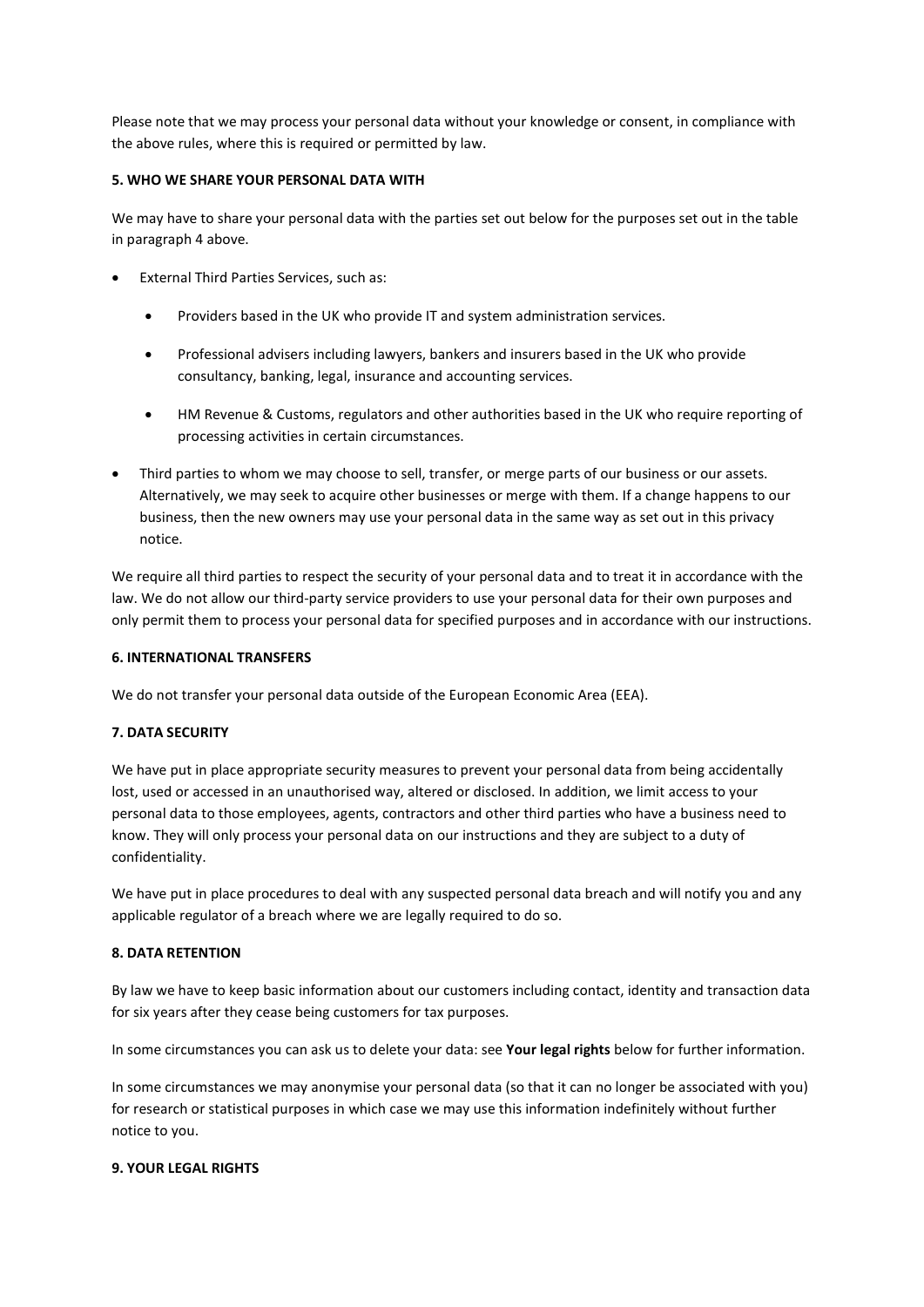Unless subject to an exemption under the data protection laws, you have the following rights with respect to your personal data:

- The right to request a copy of the personal data which we hold about you;
- The right to request that we correct any personal data if it is found to be inaccurate or out of date;
- The right to request your personal data is erased where it is no longer necessary to retain such data;
- The right to withdraw your consent to the processing at any time, where consent was the lawful basis for processing your data;
- The right to request that we provide you with your personal data and where possible, to transmit that data directly to another data controller, (known as the right to data portability), where applicable 9i.e. where our processing is based on consent or is necessary for the performance of our contract with you or where we process your data by automated means);
- The right, where there is a dispute in relation to the accuracy or processing of your personal data, to request a restriction is placed on further processing;
- The right to object to our processing of personal data, where applicable i.e. where processing is based on our legitimate interests (or in performance of a task in the public interest/exercise of official authority); direct marketing or processing for the purposes of scientific/historical research and statistics).

If you wish to exercise any of the rights set out above, please contact 24 Carrot Events on 01239 711854 for subject access rights.

### No fee required – with some exceptions

You will not have to pay a fee to access your personal data (or to exercise any of the other rights). However, we may charge a reasonable admin fee if your request is clearly unfounded, repetitive or excessive. Alternatively, we may refuse to comply with your request in these circumstances.

### What we may need from you

We may need to request specific information from you to help us confirm your identity and ensure your right to access your personal data (or to exercise any of your other rights). This is a security measure to ensure that personal data is not disclosed to any person who has no right to receive it. We may also contact you to ask you for further information in relation to your request to speed up our response.

### Time limit to respond

We try to respond to all legitimate requests within one month. Occasionally it may take us longer than a month if your request is particularly complex or you have made a number of requests. In this case, we will notify you and keep you updated.

### 10. CHANGES TO THIS NOTICE AND YOUR DUTY TO INFORM US OF CHANGES

This version was last updated on 24<sup>th</sup> May 2018.

From 25<sup>th</sup> May 2018 there will be changes in data protection laws and we will then be able to respond to some of your requests (for example a request for the transfer of your personal data). We are still working towards getting our systems ready for some of these changes.

Please keep us informed if your personal data changes during your relationship with us. It is important that the personal data we hold about you is accurate and current.

### 11. QUERIES, REQUESTS OR CONCERNS